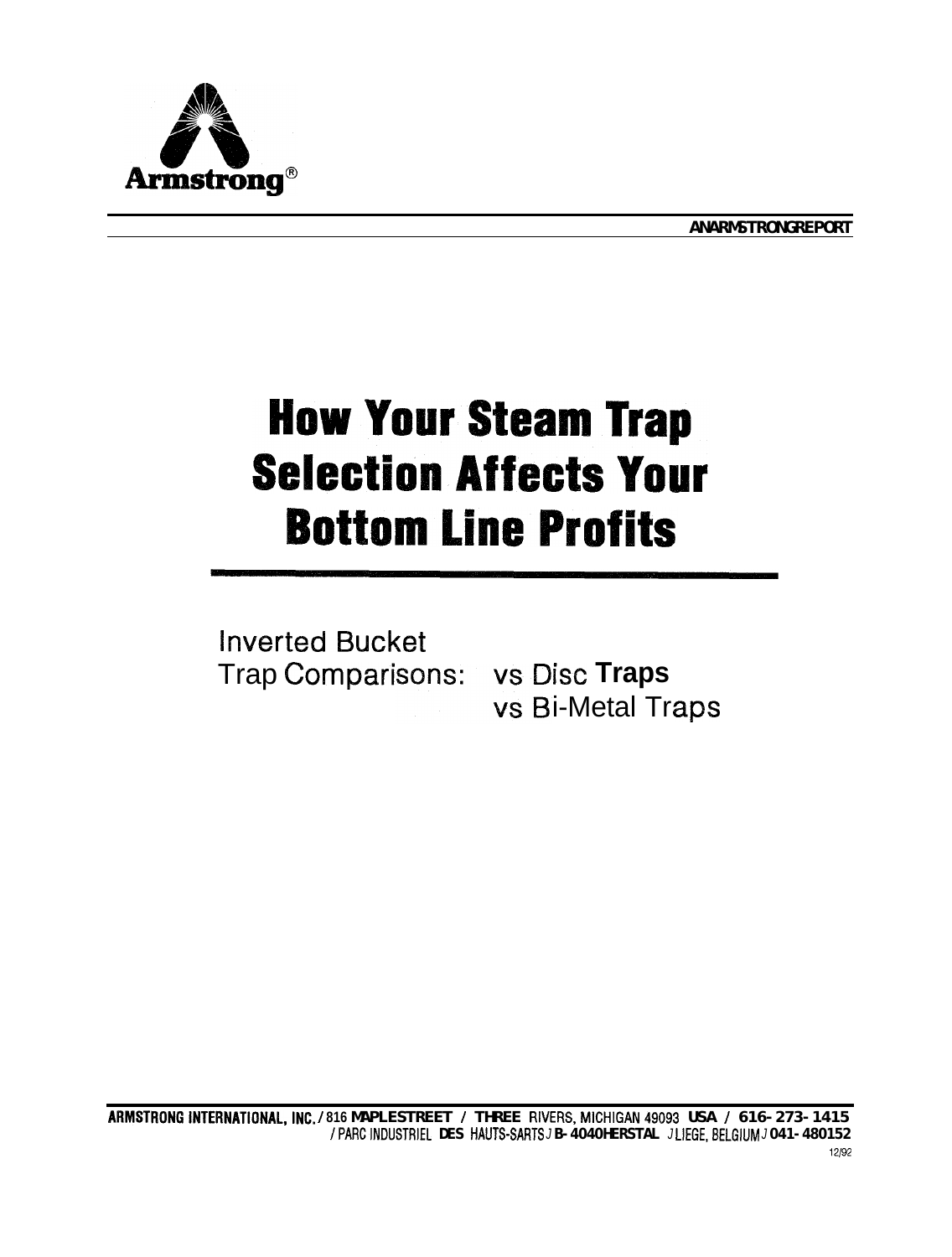### **Example No. 1**

#### **5 YEAR TIME PERIOD**

## (Changing Disc Traps every 12 **MONTHS,** no change of I.B. traps)

**Enerav Costs** 

#### INVERTED BUCKET TYPE THERMODYNAMIC TYPE

| .97#/Hr.                                | - ICI Steam Loss<br>- 5 Year Steam Loss<br>(New Disc Trap<br>every 12 months. No<br>change of I.B.)<br>- \$ Steam Loss<br>(Per \$4.00 for 1000#)                              | $2.4$ #/Hr.                                 |                            |
|-----------------------------------------|-------------------------------------------------------------------------------------------------------------------------------------------------------------------------------|---------------------------------------------|----------------------------|
| 43,810#/5 years                         |                                                                                                                                                                               | 105,120#/5 Years                            |                            |
| \$175.20                                |                                                                                                                                                                               | \$420.48                                    |                            |
| \$175.20                                |                                                                                                                                                                               | \$420.48                                    |                            |
| <b>Maintenance Costs</b>                |                                                                                                                                                                               |                                             |                            |
| None                                    | - Trap Cost<br>(Disc Trap cost \$55.00 ea.<br>$x$ 4 changes = \$220.00)<br>- Labor of Trap Change Cost<br>(1/2 Hour $x$ 4 changes $\circledR$<br>$$20/hr. (Labor) = ($40.00)$ | \$220.00                                    |                            |
| None                                    |                                                                                                                                                                               | \$40.00                                     |                            |
| \$0                                     |                                                                                                                                                                               | \$260.00                                    |                            |
| <b>Installation Cost</b>                |                                                                                                                                                                               |                                             |                            |
| \$149.10 (2011)                         | - New Trap Cost                                                                                                                                                               | \$55.00                                     | (Disc Trap<br>No Strainer) |
| Same                                    | - New Installation Labor<br>& Fittings Cost                                                                                                                                   | Same                                        |                            |
| \$149.10                                |                                                                                                                                                                               | \$55.00                                     |                            |
| \$324.30<br>$\mathbf{z}$ = $\mathbf{z}$ | - TOTAL COST OF ONE TRAP<br>(5)<br>years)<br>- Total \$ Cost Difference<br>(5 years)<br>- Total \$ Cost Difference<br>Per Month                                               | \$735.48<br>.<br>$+ $411.18$<br>$+$ \$ 6.85 |                            |

This example has the Maintenance Department changing disc traps once a year - every twelve months. The bottom line costs now come into play and the bucket trap saves the owner \$6.65 per month for each trap.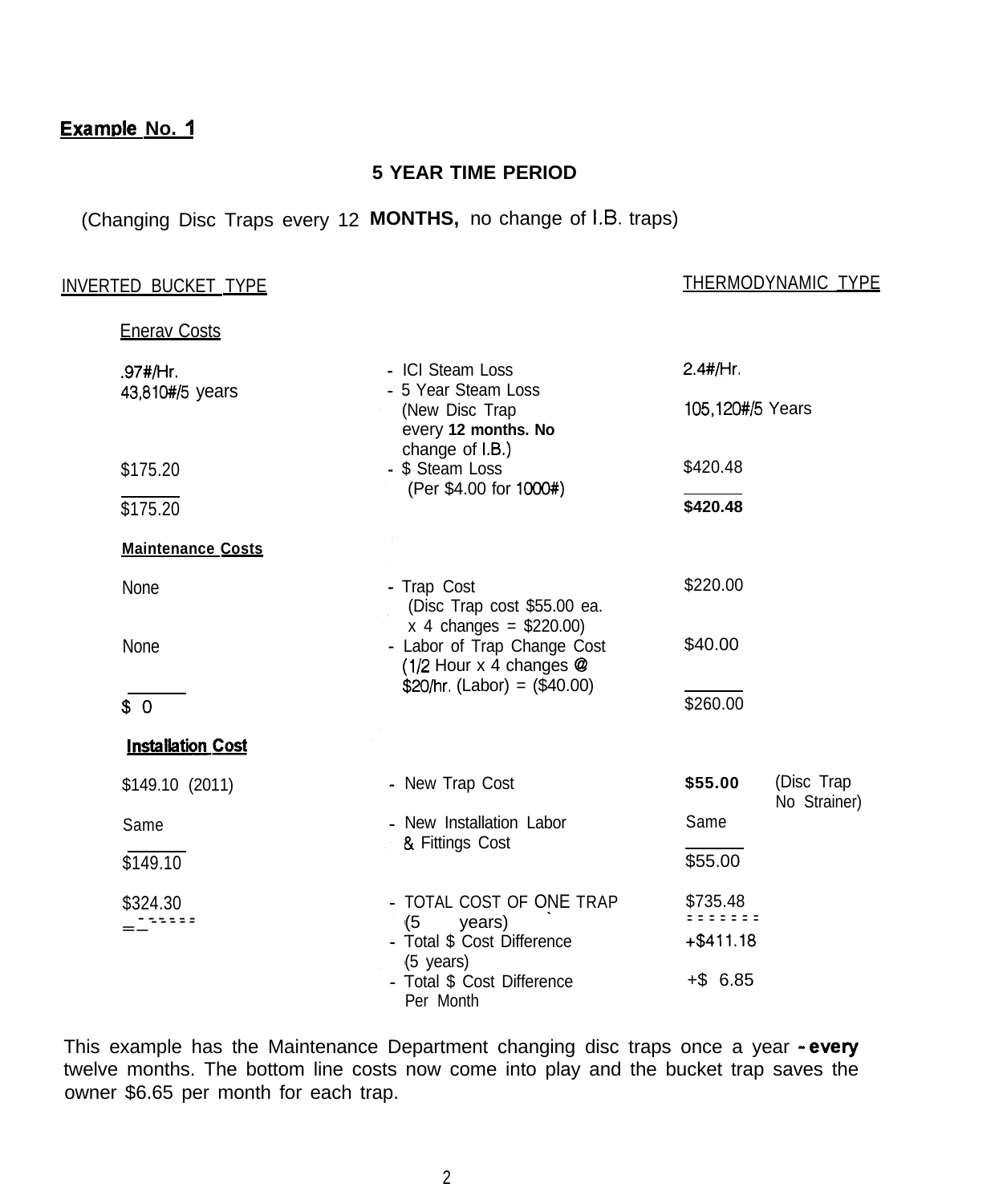#### Example No. 2

#### 5 YEAR TIME PERIOD

(Changing Disc Traps every 2 **years,** no change of 1.9. traps) ICI Reports Disc Traps last 12 **months**

| <u>INVERTED BUCKET TYPE</u> |                                                                                                       | <b>THERMODYNAMIC</b><br><b>TYPE</b>                                            |  |
|-----------------------------|-------------------------------------------------------------------------------------------------------|--------------------------------------------------------------------------------|--|
| Enemy Costs                 |                                                                                                       |                                                                                |  |
| .97#/Hr.<br>43,810#/5 years | - ICI Steam Loss<br>- 5 Year Steam Loss<br>(New Disc Traps every<br>2 years. No change<br>of $I.B.$ ) | 2.4#/Hr. Yrs. 1,3,5<br>144#/Hr. Yrs. 2,4<br>(blow-thru)*<br>2,575,440#/5 Years |  |
| \$175.20                    | - \$ Steam Loss                                                                                       | \$10,301.76                                                                    |  |
| \$175.20                    | (Per \$4.00 for 1000#)                                                                                | \$10,301.76                                                                    |  |
| <b>Maintenance Costs</b>    |                                                                                                       |                                                                                |  |
| None                        | - Trap Cost<br>(Disc Trap cost \$55.00 ea.<br>$x 2 = $110.00$                                         | \$110.00                                                                       |  |
| None                        | - Labor for Trap Change Cost<br>(1/2 Hour x 2 changes @                                               | 20.00<br>S                                                                     |  |
| \$0                         | $$20/hr. (Labor) = ($20.00)$                                                                          | \$130.00                                                                       |  |
| I nstalhtiin Cost           |                                                                                                       |                                                                                |  |
| $$149.10$ (2011)            | - New Trap Cost                                                                                       | \$ 55.00 (Disc Trap<br>No Strainer)                                            |  |
| Same                        | - New Installation Labor<br>& Fittings Cost                                                           | Same                                                                           |  |
| \$149.10                    |                                                                                                       | \$55.00                                                                        |  |
| \$324.30<br>= = = = = = =   | - TOTAL COST OF ONE TRAP<br>$(5$ years)                                                               | \$10,486.76<br>e e electron n'ha                                               |  |
|                             | - Total \$ Cost Difference<br>(5 years)                                                               | +\$10,162.46                                                                   |  |
|                             | - Total \$ Cost Difference<br>Per Month                                                               | $+$ \$ 169.37                                                                  |  |

This comparison considers the disc trap is replaced every two **years.** ICI reports that disc traps last one year. Therefore, the disc trap would be in a blow-thru mode years 2 and 4. Steam losses are estimated accordingly. The bottom line cost effect would be **\$169.37** a month per trap when using disc traps.

\*Armstrong estimate of l/2" disc trap @I 200 psi and average tracer line load.